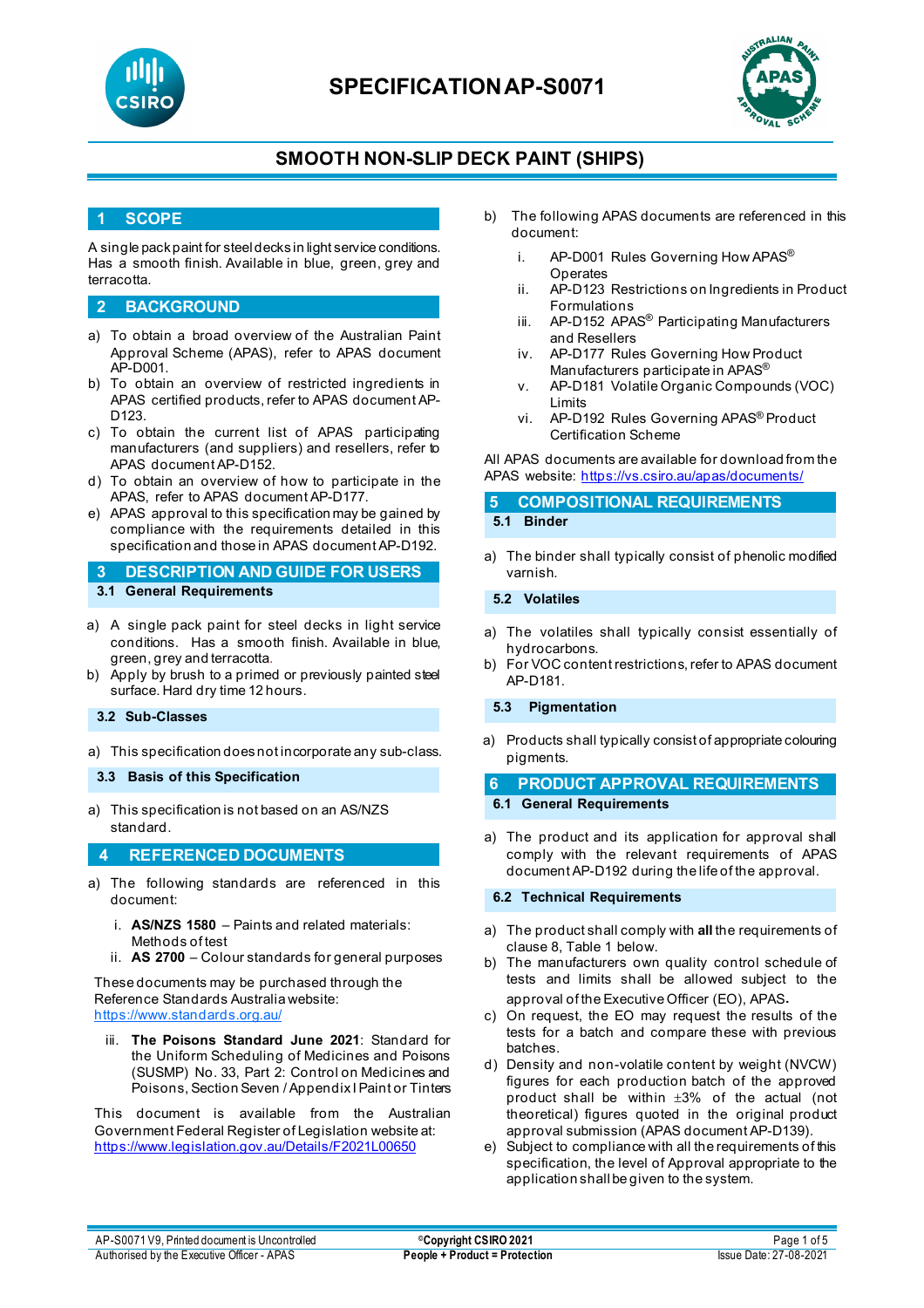



### **SMOOTH NON-SLIP DECK PAINT (SHIPS)**

#### **6.3 Health and Safety Requirements**

- a) Shall not be a Schedule 1, Schedule 2 or Schedule 3 paint (SUSMP).
- b) The manufacturer's Safety Data Sheet (SDS) must be studied closely prior to using the product and complied with during use of the product.
- c) Since the paint containsa hydrocarbon solvent, the wet paint is flammable and should be stored away from all sources of heat or ignition. Care should be taken to avoid contact with the skin by the use of protective clothing and barrier cream.
- d) Component containers should be resealed immediately after use and good ventilation provided during use to minimise the risk of fire or explosion and the long-term toxic effects of absorption of the vapour into the lungs. Painting should not be carried out whilst enclosed spaces are occupied, and exterior doors should be propped open as the vapours are heavier than air.
- e) Products intended for sale in Australia shall comply with all the requirements of the SUSMP. Products intended for sale in other countries shall comply with all local WHS and environmental requirements.
- f) The product shall comply with all requirements of clause 6.3 and 6.4 of APAS document AP-D192.

### **7 APPENDIX A**

#### **Test Method for Anti-skid Properties**

- a) Apply one coat of the test paint to a tinplate panel and allow to dry for 7 days.
- b) Prepare two test blocks, 50 x 100 mm of rubber and leather. The rubber shall be a vulcanised compound with a hardness range of 60-80 Durometer "A" and the leather shall be vegetable-tanned sole leather sanded smooth with O grade abrasive paper.
- c) The measurement of coefficients of friction is carried out with contact surfaces:
	- i. Dry
	- ii. Wet with 4% sodium chloride in distilled water
	- iii. Oiled with oil complying with OMD 112
- d) Apply a load of 150g uniformly over the test block and determine the force required to equal the static and dynamic frictional forces by attaching a spring balance to the block and pulling balance and block across the test panel. Note the force when the block is just on the point of moving (Static Friction) and when moving with constant velocity (Dynamic Friction).
- e) Repeat three times for each combination of surfaces.

### $\mu$  = F/R

where:  $\mu$  = coefficient of friction  $F =$  frictional force  $(N)$  $R = weight of block plus load (N)$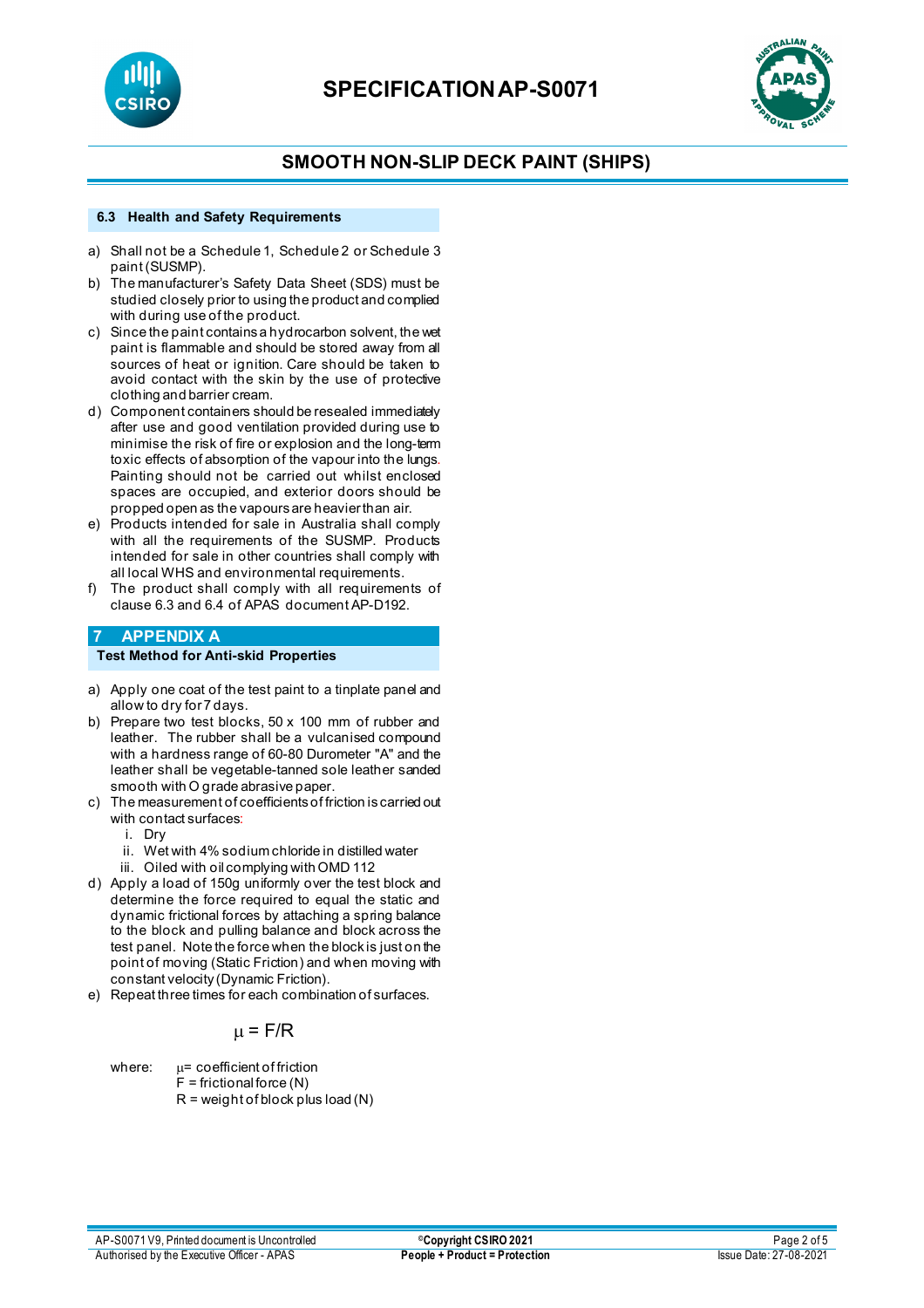



# **SMOOTH NON-SLIP DECK PAINT (SHIPS)**

### **8 TABLE 1: PERFORMANCE PROPERTIES**

| <b>TEST</b>                                   | <b>AS/NZS</b><br>1580<br><b>METHOD</b> | <b>REQUIREMENTS</b>                                                                                                                                                                                                                                                                                                                                                                                                                 |  |  |
|-----------------------------------------------|----------------------------------------|-------------------------------------------------------------------------------------------------------------------------------------------------------------------------------------------------------------------------------------------------------------------------------------------------------------------------------------------------------------------------------------------------------------------------------------|--|--|
| Preliminary Examination                       | 103.1                                  | To be readily reincorporated. Shall be free of coarse particles, gel and<br>foreign matter.                                                                                                                                                                                                                                                                                                                                         |  |  |
| <b>Skin Formation</b>                         | 203.1<br>(Method B)                    | No skin.                                                                                                                                                                                                                                                                                                                                                                                                                            |  |  |
| Viscosity                                     | 214.3                                  | Method and result to be reported.                                                                                                                                                                                                                                                                                                                                                                                                   |  |  |
| <b>Application Properties</b><br>- Brushing   | 205.1                                  | Shall show satisfactory application properties and the dry film shall<br>have a uniform appearance and be free from defects.                                                                                                                                                                                                                                                                                                        |  |  |
| Hard Dry Condition (Mechanical<br>Thumb Test) | 401.6                                  | Maximum 12 hours.                                                                                                                                                                                                                                                                                                                                                                                                                   |  |  |
| Colour - Visual Comparison                    | 601.1                                  | To be an approximate match.                                                                                                                                                                                                                                                                                                                                                                                                         |  |  |
| Specular Gloss                                | 602.2                                  | Shall be stated.                                                                                                                                                                                                                                                                                                                                                                                                                    |  |  |
| Finish                                        | 603.1                                  | Shall be free of coarse particles, wrinkling or orange peel and have a<br>uniform colour and appearance.                                                                                                                                                                                                                                                                                                                            |  |  |
| Reincorporation after Storage                 | 211.2                                  | To comply with all the preceding requirements after 18 months<br>storage at ambient temperature.                                                                                                                                                                                                                                                                                                                                    |  |  |
| Degree of Settling                            | 211.2                                  | Settling shall not fall below 6.                                                                                                                                                                                                                                                                                                                                                                                                    |  |  |
| Durability                                    | 457.1                                  | No integrity failure after 12 months at a marine test site.<br>• The coating system applied to mild steel test panels shall comprise<br>one coat of primer to APAS specification 0162 and one coat of test<br>paint to APAS specification 0071.<br>• The following additional ratings shall apply after 24 months<br>exposure:<br>Degree of discolouration<br>≤3<br>$\leq$ 3<br>Degree of chalking<br>Degree of colour change<br>≤2 |  |  |
| Anti-skid Properties                          | Clause 7,<br>AppendixA                 | Coefficient of friction values ≥ than those stated in clause 9, Table 2.                                                                                                                                                                                                                                                                                                                                                            |  |  |
| <b>Practical Test</b>                         |                                        | An in-situ test shall be made of the paint on steel decking or flooring<br>subject to foot and vehicular traffic, duration of test at least six weeks.                                                                                                                                                                                                                                                                              |  |  |
| <b>VOC Content</b>                            | <b>APAS</b><br>AP-D181                 | Refer to APAS document AP-D181 for method and limits.<br>If the APAS specification is not listed on AP-D181, a declaration of<br>VOC content is still required.                                                                                                                                                                                                                                                                     |  |  |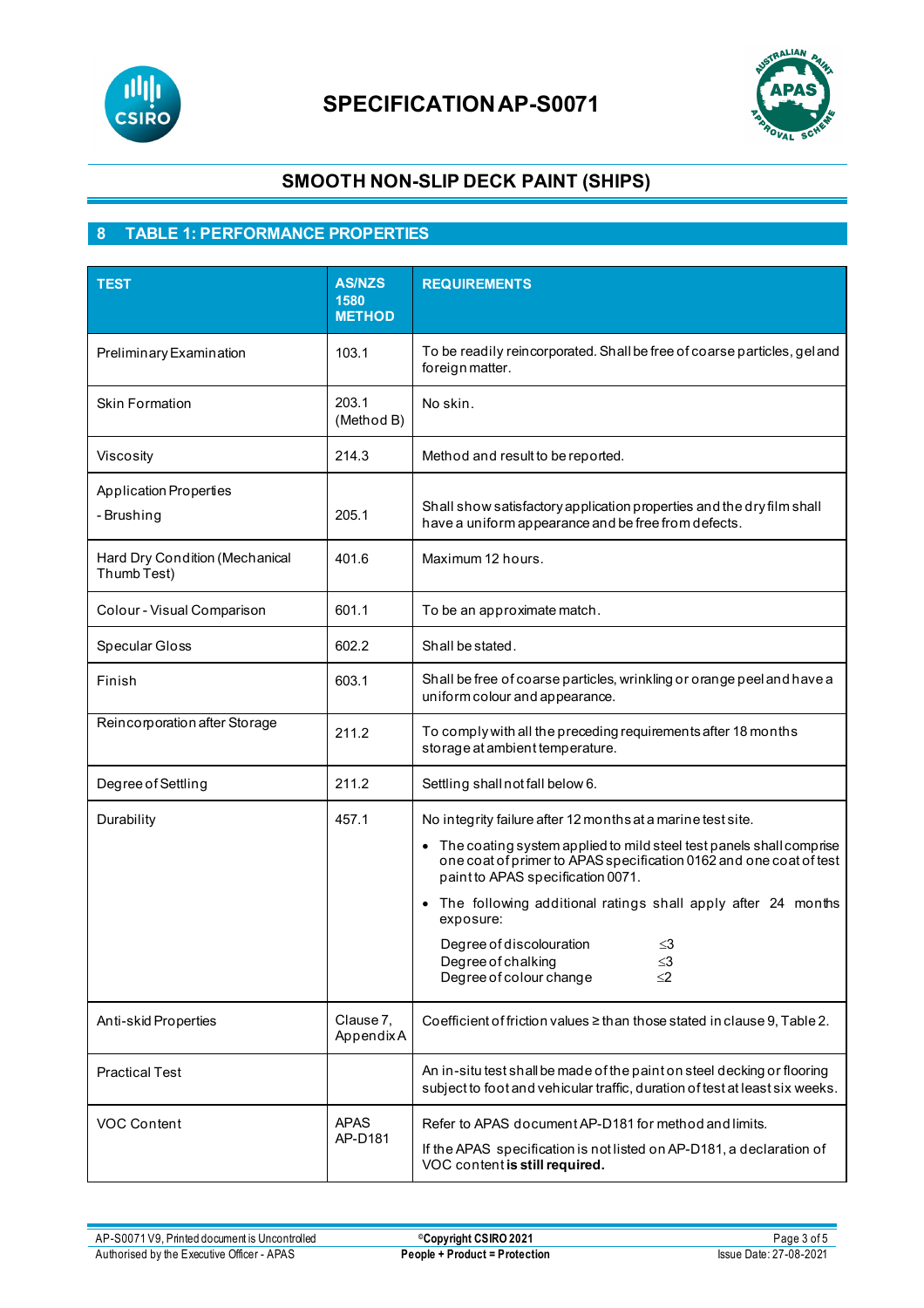



# **SMOOTH NON-SLIP DECK PAINT (SHIPS)**

### **9 TABLE 2: COEFFICIENTS OF FRICTION**

| <b>Coefficient of Static Friction</b> |      |      | <b>Coefficient of Sliding Friction</b> |      |      |      |
|---------------------------------------|------|------|----------------------------------------|------|------|------|
| <b>Condition</b>                      |      |      | <b>Condition</b>                       |      |      |      |
|                                       | Dry  | Wet  | Oily                                   | Dry  | Wet  | Oily |
| ∟eather                               | 0.75 | 0.75 | $\overline{\phantom{0}}$               | 0.50 | 0.50 | -    |
| Rubber                                | 1.00 | 0.90 | 0.70                                   | 0.80 | 0.80 | 0.40 |